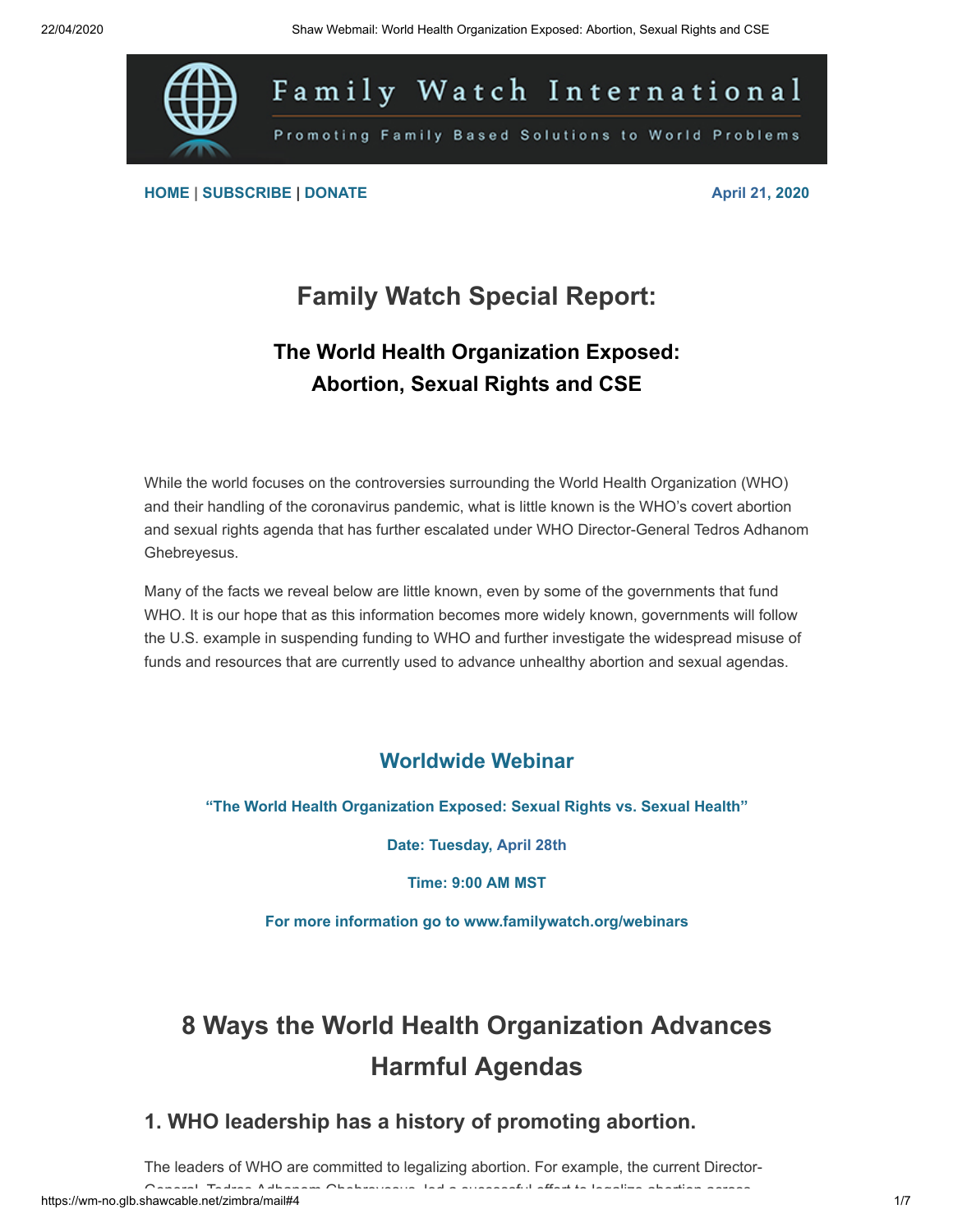22/04/2020 Shaw Webmail: World Health Organization Exposed: Abortion, Sexual Rights and CSE

General, Tedros Adhanom Ghebreyesus, led a successiul effort to legalize abortion across Ethiopia when he was that country's health minister from 2005 to 2012. It was [reported](https://gq193.infusion-links.com/api/v1/click/5357412067049472/5411785544826880) that "Efforts to introduce and scale-up safe legal abortion were spearheaded by the Ethiopian Ministry of Health —led by then-Minister Tedros—with contributions from several international NGOs, including Ipas." (It should be noted that Ipas is the manufacturer of "EasyGrip," the handheld abortion suction device.)

According to the radical abortion group Women Deliver, Director Adhanom Tedros has been a "champion of gender equality" with a record of "dramatically increasing contraceptive prevalence and legalising abortion" during his tenure as Ethiopia's health minister.

#### **2. WHO Director-General Tedros also has pushed controversial sexual rights at the expense of sexual health.**

While serving as minister of foreign affairs in Ethiopia in 2012, Tedros became the highest level African government official used by European governments including Denmark, Finland, Germany and the Netherlands to advance their highly controversial sexual and reproductive health and rights [\(SRHR\) agenda. Tedros was touted as a member of a self-dubbed "high level" ICPD beyond 2014](https://gq193.infusion-links.com/api/v1/click/4942479437332480/5411785544826880) task force that had the goal to amend or enact "laws and policies that respect and protect sexual and reproductive rights [SRR]" in part by:

- "revising laws and policies to make safe **abortion** accessible and legal"
- "**prohibiting** practices that violate the reproductive rights of women and adolescent girls" including **"parental consent requirements"**
- "**revoking laws and banning practices** that criminalize consensual adult sexual behaviors and relationships, including outside of marriage, **same-sex relations … voluntary sex work**"

Tedros' devotion to the radical SRHR abortion agenda is likely what assured his ascendency to the position of Director-General of the World Health Organization with the support of EU nations, even though he is not a medical doctor. It is doubtful the majority of the African governments that supported Tedros' candidacy were aware of his devotion to issues that run strongly against the culture and the laws of most African nations. Read more on this [here.](https://gq193.infusion-links.com/api/v1/click/6426849830502400/5411785544826880)

## **3. Under Tedros, the WHO continues aggressively pushing abortion worldwide.**

The WHO advocates for abortion under the deceptive banners of "safe" abortion and as a part of "sexual and reproductive health services." WHO's [2018 fact sheet](https://gq193.infusion-links.com/api/v1/click/4620037888147456/5411785544826880) on "unsafe abortion" states:

- "Almost every abortion death and disability could be prevented through sexuality education, use of effective contraception, **provision of safe, legal induced abortion, and timely care for complications.**"
- "**Abortions are safe** if they are done with a method recommended by WHO that is appropriate to the pregnancy duration and if the person providing or supporting the abortion is trained."
- "Such abortions can be done using tablets **(medical abortion) or a simple outpatient procedure.**"
- "Unsafe abortion can be prevented through … **comprehensive sexuality education**" and "**provision of safe, legal abortion.**"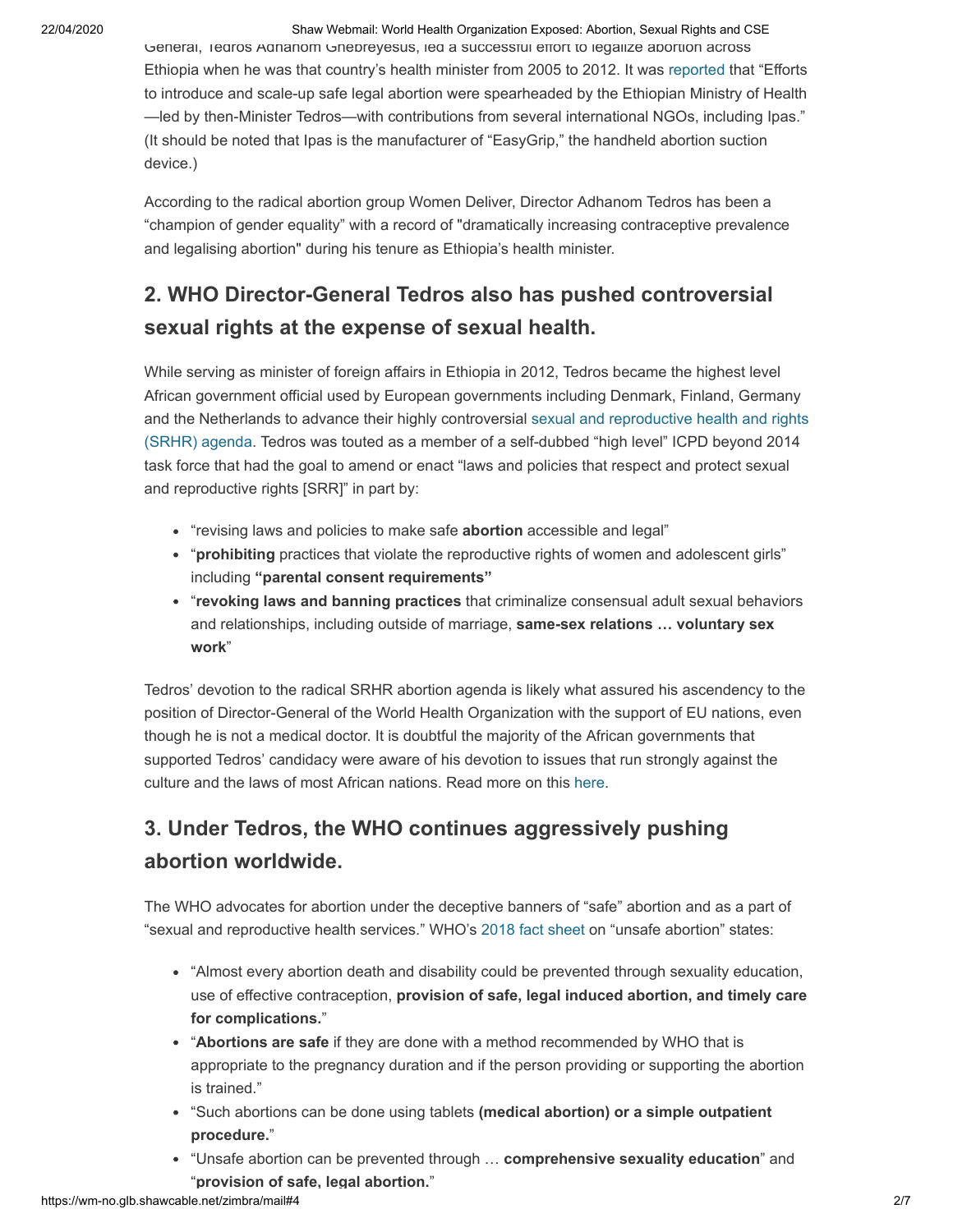- "**Barriers** to accessing safe abortion include:
	- -**restrictive laws**
	- -poor availability of services
	- -high cost
	- -**stigma**
	- -**conscientious objection** of health-care providers and unnecessary requirements, such as … **third-party authorization**" (understood to include parental consent requirements).

WHO also maintains [abortion law data](https://gq193.infusion-links.com/api/v1/click/6211047856537600/5411785544826880) to help its staff monitor abortion laws worldwide. WHO publications promoting abortion include:

- [Safe abortion: technical and policy guidance for health systems](https://gq193.infusion-links.com/api/v1/click/6720912014180352/5411785544826880)
- [Clinical practice handbook for safe abortion](https://gq193.infusion-links.com/api/v1/click/6350622348279808/5411785544826880)
- [Health worker roles in providing safe abortion care and post-abortion contraception](https://gq193.infusion-links.com/api/v1/click/6243656187772928/5411785544826880)

Moreover, WHO director Tedros was featured at the most radical annual abortion rights conference, [Women Deliver,](https://gq193.infusion-links.com/api/v1/click/4676845809958912/5411785544826880) where he called for "sexual and reproductive health services, going beyond maternal health" including "abortion services where legal." In fact, shortly after he was elected to his WHO position Tedros was sent a [welcome letter](https://gq193.infusion-links.com/api/v1/click/5485540236066816/5411785544826880) signed by 122 pro-abortion NGOs including International Planned Parenthood Federation (IPPF), Marie Stopes International, Ipas and 'Catholics' for Choice.

In addition to promoting abortion worldwide generally, the World Health Organization is using the coronavirus crisis to advance abortion in the following ways:

- In the new COVID-19 field manual [WHO actually states,](https://gq193.infusion-links.com/api/v1/click/6334671745712128/5411785544826880) "Women's choices and rights to sexual and reproductive health care should be respected irrespective of COVID-19 status, including access to contraception and safe abortion to the full extent of the law."
- In a [webinar broadcast](https://gq193.infusion-links.com/api/v1/click/5865684805091328/5411785544826880) to over 5,000 people entitled "COVID-19: What Implications for [Sexual and Reproductive Rights Globally?" WHO medical officer,](https://gq193.infusion-links.com/api/v1/click/6643564820561920/5411785544826880) Dr. Antonella Lavalanet, actually advocated for women to be able to mange "their own safe abortions" using chemicals during the first 12 weeks.

#### **4. WHO supports radical comprehensive sexuality education (CSE) for children that promotes abortion, masturbation, homosexuality, transgenderism and more.**

In 2018, WHO co-published with other UN agencies and the help of International Planned Parenthood Federation (IPPF) the radical "International Technical Guidance on Sexuality Education." [This guide purports to set the sexual health education standards for all of the](https://gq193.infusion-links.com/api/v1/click/4803672972984320/5411785544826880) world's children. Please note that WHO [defines "sexuality"](https://gq193.infusion-links.com/api/v1/click/6068379344175104/5411785544826880) to encompass "sex, gender identities and roles, sexual orientation, eroticism, pleasure, intimacy and reproduction," and thus, WHO supports such controversial topics being taught to children.

Consider the following WHO-supported learning objectives for children from the International Technical Guidance on Sexuality Education:

- "**Sexuality" encompasses "gender identity; sexual orientation; sexual intimacy;**
- **pleasure.**" (Pg. 17, 2.1—What is comprehensive sexuality education (CSE)?)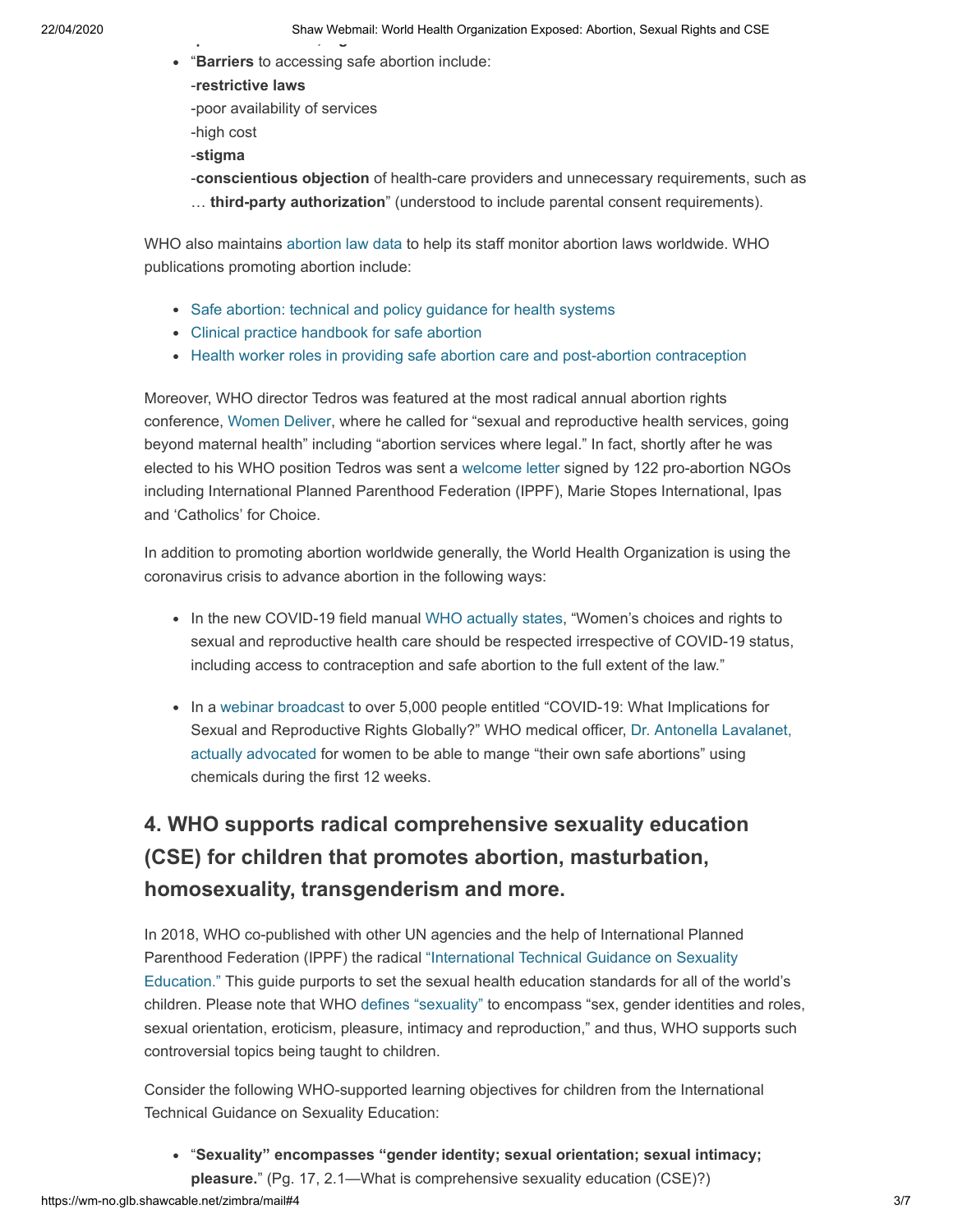- "[D]emonstrate respect for **diverse practices related to sexuality.**" (Pg. 48, Learning objectives 9-12 years)
- "[R]ecognize that each person's decision to be sexually active is a personal one, which can change over time **and should be respected at all times.**" (Pg. 71, Learning objectives 12- 15 years)
- "**[N]on-penetrative sexual behaviours are without risk** of unintended pregnancy, offer reduced risk of STIs, including HIV, and can be **pleasurable.**" (Pg. 72, Learning objectives 12-15 years)
- "[S]upport the right for everyone … to **express their sexual feelings.**" (Pg. 78)
- "**explain how someone's gender identity may not match their biological sex.**" (Pg. 50)
- "**analyze social norms that contribute to homophobia and transphobia and their consequences**" (Pg. 50)
- "**all people should be able to love who they want**" (Pg. 50)
- "**[H]omophobic and transphobic violence is a form of school related gender-based violence.**" (Pg. 23, Children's, young people's SHRH)
- "discrimination and harm on the **basis of their sexual orientation, gender identity or expression**" (Pg. 25)
- "**[H]omophobia and transphobia … lay the groundwork for more vindictive and violent forms of bullying.**" (Pg. 25)
- "**recall examples of gender bias against men, women and people of diverse sexual orientation and gender identity**" (Pg. 50)
- "**diversity in the way young people manage their sexual expression**" (Pg. 18, Other key considerations in the evolving field of CSE)
- "**[M]any boys and girls begin to masturbate during puberty or sometimes earlier…**" (Pg. 71, Learning objectives 9-12 years)
- "**[M]asturbation does not cause physical or emotional harm but should be done in private ….**" (Pg. 71, Learning objectives 9-12 years)
- "**describe male and female responses to sexual stimulation**" (Pg. 71, Learning objectives 9-12 years)
- "**summarize key elements of sexual pleasure**" (Pg. 72)
- "**Because of the legal restrictions on access to safe abortion** that exist in many parts of the world, **adolescents often resort to unsafe procedures** administered by unskilled providers." (Pg. 23)
- "[A]dolescent girls … are **generally less knowledgeable about their rights concerning abortion** and post abortion care." (Pg. 23)
- "**respect, acceptance, tolerance and empathy, regardless of … sexual orientation,gender identity or expression**" (Pg. 17, 2.1—What is comprehensive sexuality education (CSE)?)
- "**identify cultural, religious or social beliefs and practices related to sexuality that have changed over time**" (Pg. 48, Learning objectives 9-12 years)
- "**question social and cultural norms that impact sexual behaviour in society**" (Pg. 48, Learning objectives 12-15 years)
- "**differentiate between values that they hold, and that their parents/guardians hold about sexuality**" (Pg. 46)
- "**acknowledge that some of their values may be different from their parents/guardians**" (Pg. 46)

The [WHO's CSE standards for European children](https://gq193.infusion-links.com/api/v1/click/5302734851670016/5411785544826880), which are even worse, start by teaching toddlers about masturbation. They also refer 9-year-olds to IPPF to learn about their "sexual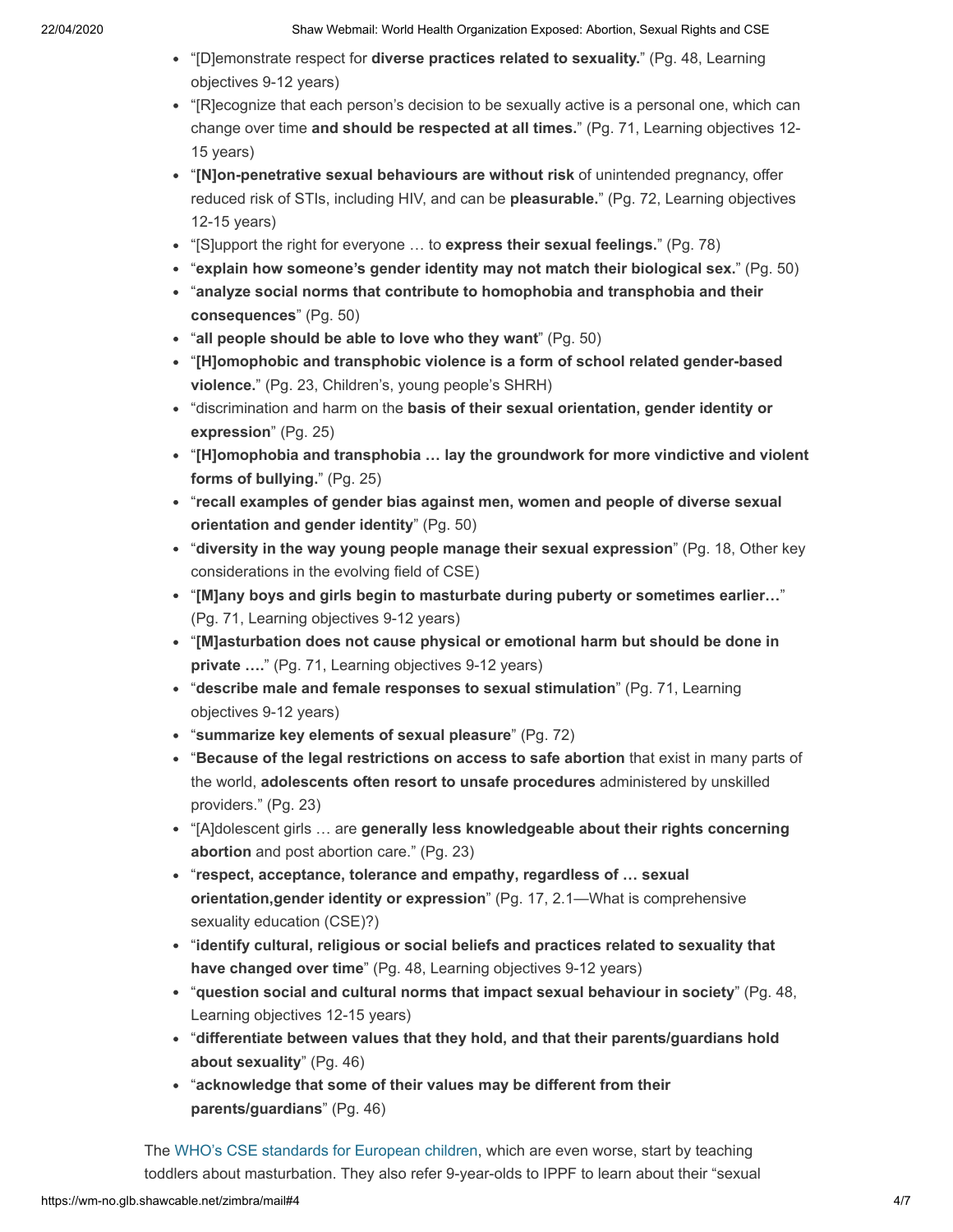rights," which is further evidence of WHO's deep partnership with IPPF.

#### **5. WHO partners with the [discredited IPPF.](https://gq193.infusion-links.com/api/v1/click/4836281304219648/5411785544826880)**

IPPF, one of the largest abortion organizations in the world, is the World Health Organization's only NGO partner in their Human Reproduction Program (HRP) with UNDP, UNFPA, UNICEF and the World Bank. Therefore, it shouldn't be surprising that the HRP works to promote abortion worldwide under the guise of "preventing unsafe abortion" and monitoring "the global burden of unsafe abortion and its consequences."

Possibly the most radical document that WHO has ever published is "Sexual Health, Human Rights and the Law," [which aggressively promotes abortion, CSE, prostitution, and LGBT political](https://gq193.infusion-links.com/api/v1/click/4521888758628352/5411785544826880) agendas as health agendas including cross-sex hormone treatment and surgeries and the legalization of same-sex marriage as "rights" related to sexual health.

It is no wonder, therefore, that the IPPF Director-General [celebrated the election](https://gq193.infusion-links.com/api/v1/click/5376110240727040/5411785544826880) of Tedros to the position of WHO Director-General and praised him for the work he did in furthering sexual and reproductive health care while he served as Ethiopia's Heath Minister, likely referring to his work in legalizing abortion.

Further, [according to National Right to Life,](https://gq193.infusion-links.com/api/v1/click/6053196769001472/5411785544826880) "While Minister of Health in Ethiopia, Tedros served as the 'patron' of an International Planned Parenthood Federation conference, which touted an entire agenda of sexual and reproductive rights starting with legalized abortion. The conference, held in Addis Ababa in 2010, was led by various pro-abortion groups including the Center for Reproductive Rights."

It is quite apparent that IPPF is playing a major role in writing and producing WHO's multiple controversial publications advancing abortion, CSE and sexual rights policies. This is a serious conflict of interest because IPPF benefits financially from abortions and other sexual services.

#### **6. WHO is promoting the legalization and destigmatization of prostitution under the guise of preventing HIV.**

Calling prostitution "sex work," [WHO promotes the legalization of prostitution](https://gq193.infusion-links.com/api/v1/click/4602871239409664/5411785544826880) claiming that "decriminalising sex work could lead to a 46% reduction in new HIV infections in sex workers over 10 years." However, even if that were true, prostitutes still have one of the highest HIV prevalence rates (even where prostitution is legal) along with men who have sex with men and IV drug users. Further, contracting HIV is just one of the serious health risks associated with prostitution. Where prostitution is legal, women still face higher rates of abuse, violence and trafficking. A 2013 study of 150 countries from the London School of Economics found that wherever prostitution was legal, sex-trafficking tended to increase, not decrease." See research posted [here](https://gq193.infusion-links.com/api/v1/click/5647788665470976/5411785544826880).

## **7. As WHO's Director-General, Tedros has been advancing initiatives to normalize, destigmatize and legalize transgender behaviors and identification.**

For example, Tedros oversaw the declassification of gender dysphoria as a mental health condition. He renamed the condition "gender incongruence" while making sure that it still remained in the 11th edition of the International Statistical Classification of Disease so that transgender

https://wm-no.glb.shawcable.net/zimbra/mail#4 5/7 persons could still demand insurance coverage for "gender affirming" health care a euphemism for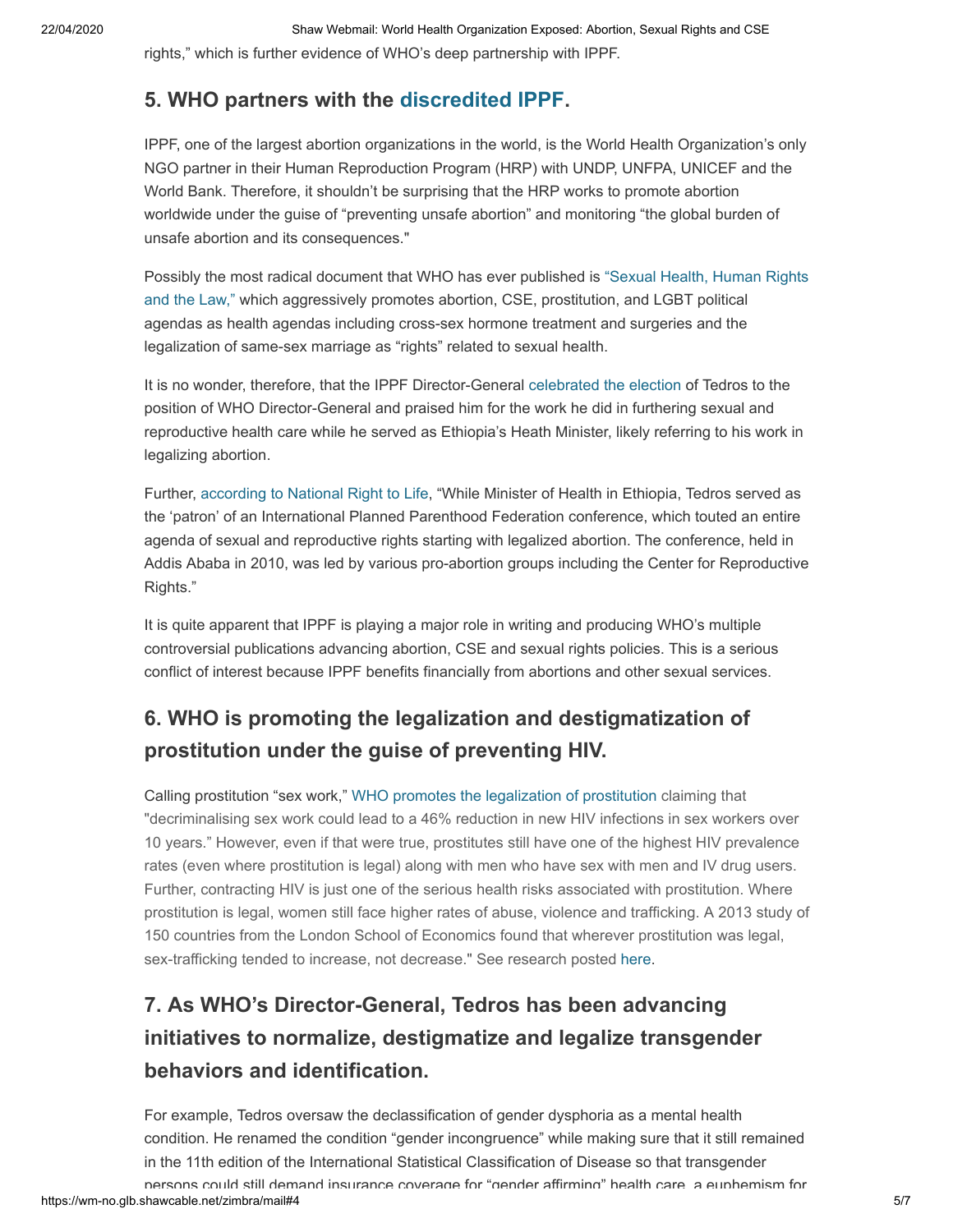#### 22/04/2020 Shaw Webmail: World Health Organization Exposed: Abortion, Sexual Rights and CSE

persons could still demand insurance coverage for gender affirming health care, a euphemism for expensive cross-sex hormones and genital mutilating surgeries. Tedros also approved WHO's entry into the legal debate asserting also that "Iegal gender recognition, represented through documents reflecting a person's gender identity, is important for protection, dignity and health." See more [here](https://gq193.infusion-links.com/api/v1/click/4781852794290176/5411785544826880).

Further, WHO continues "to work towards a more enabling environment, including the adoption of protective laws and policies, the decriminalization of consensual same-sex behaviour and legal recognition of transgender identities."

Tedros also has worked "toward the [decriminalization of cross-dressing, same-sex behaviour, sex](https://gq193.infusion-links.com/api/v1/click/6502010147569664/5411785544826880) work and drug use." See also WHO's ["Values and Preferences of Transgender People"](https://gq193.infusion-links.com/api/v1/click/5490246815580160/5411785544826880) study. A[WHO fact sheet](https://gq193.infusion-links.com/api/v1/click/5117336984748032/5411785544826880) reveals that the organization has bought into unscientific transgender ideology, stating it is "important to recognize identities that do not fit into the binary male or female sex categories."

## **8. WHO promotes legal recognition of diverse sexual behaviors and expressions as important to health, when in fact they lead to more (not less) disease.**

WHO [claims,](https://gq193.infusion-links.com/api/v1/click/6631329297596416/5411785544826880) "Human sexuality includes many different forms of behaviour and expression. It is increasingly acknowledged that recognition of the diversity of sexual behaviour and expression contributes to people's overall sense of well-being and health." WHO also explains what they consider a negative aspect of heterosexuality: "Hetero-normative describes a world view that promotes heterosexuality as the normal or preferred sexual orientation."

Family Watch hopes you are sufficiently alarmed by what we have documented here regarding the sexual agendas WHO has been advancing and continues to advance under its current leader Tedros Adhanom Ghebreyesus.

Surely the entire WHO institution needs to be reformed, beginning with top WHO officials who have been complicit in advancing harmful sexual agendas under the guise of public health.

We invite you to join our worldwide webinar where we will further expose this agenda. This will be the first of a series of presentations that will expose the extent of the harmful abortion and sexual advocacy of various parts of the UN.

Please sign up [here](https://gq193.infusion-links.com/api/v1/click/5084838712049664/5411785544826880) to receive more information on our webinar series:

Sincerely,



**Sharon Slater President** Family Watch International sharon@familywatch.org [www.familywatch.org](http://www.familywatch.org/)